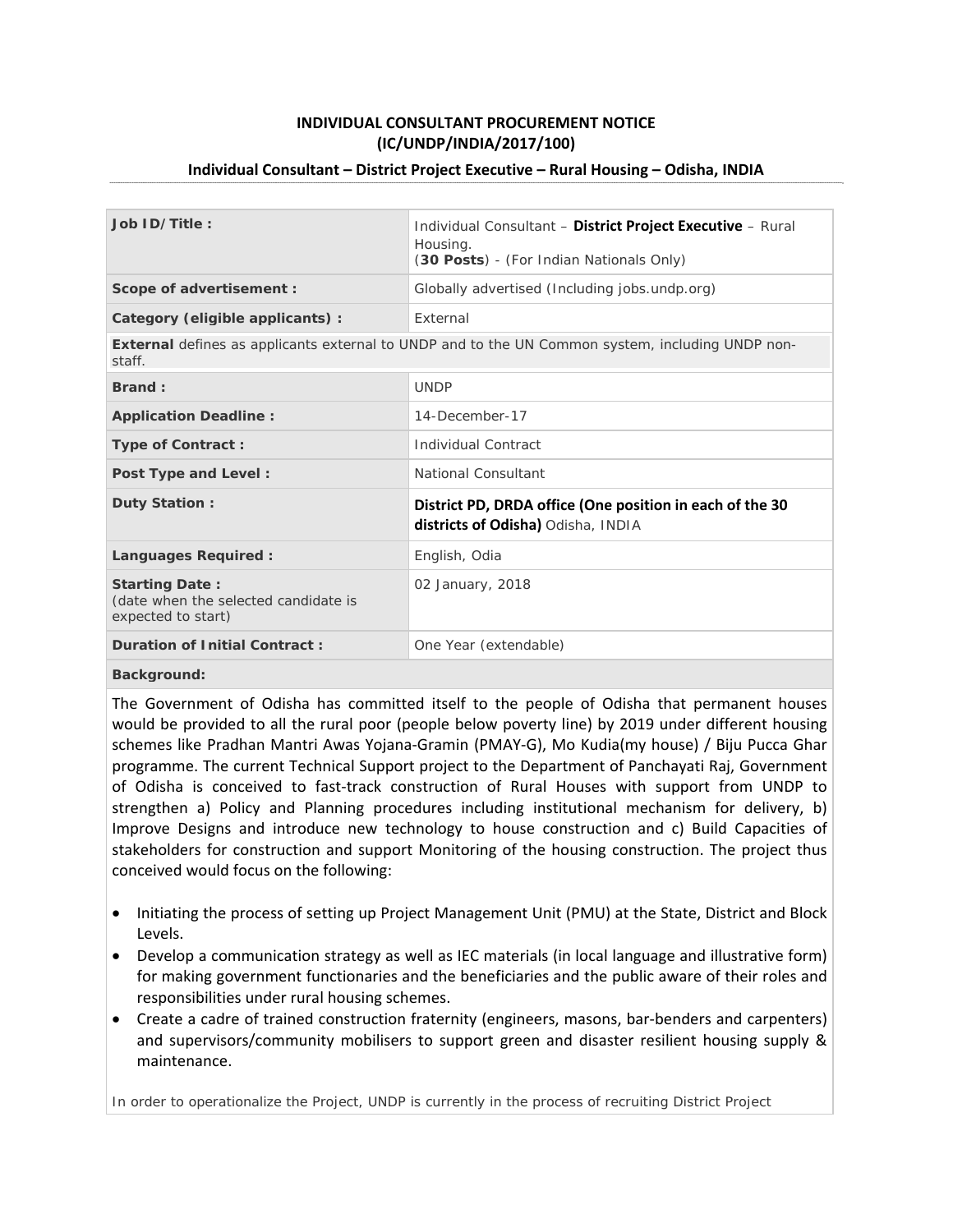Executives – Rural Housing to support the nodal agency (State Government). The District Project Executives would be placed within the office of the Project Director (DRDA).

**The District Project Executives will work under the guidance of the Assistant Project Director (Rural Housing), DRDA and District Project Coordinator who will provide overall project implementation guidance.**

**Description of Responsibilities :**

**Summary of Key Functions:** The key results have an impact on the success of country programme within specific areas of cooperation. In particular, the key results will have an impact on poor and marginalized sections of the community and help in reducing poverty.

- Generation of district/block-wise progress report on daily basis;
- Online data entry at district level;

• Assistance in maintaining the electronic database for storage, retrieval and access of housing data, along with policies guidelines, manuals housing;

• Assist PD (DRDA), APD (Rural Housing), in implementing housing schemes of the district;

• Any other tasks that may be assigned from time to time by PD (DRDA) and APD( Rural Housing) and the District Project Coordinator.

#### **Competencies :**

**Functional Competencies:** 

## **Knowledge Management and Learning**

A proven record in computer operation and data entry

## **Development and Operational Effectiveness**

• Strong analytical and planning skills.

#### **Management and Leadership**

- Consistently approaches work with energy and a positive, constructive attitude
- Demonstrates strong oral and written communication skills
- Ability to prioritize assignments and requirements, and multitask as needed
- Demonstrates openness to change and ability to manage complexities

### **Corporate Competencies:**

- Displays cultural, gender, religion, race, nationality and age sensitivity and adaptability;
- Demonstrates integrity and ethical standards.

#### **Qualifications :**

## **Education:**

Intermediate with at least 6 months' Diploma/Course in computer applications

#### **Experience:**

Minimum 1 year of relevant working experience